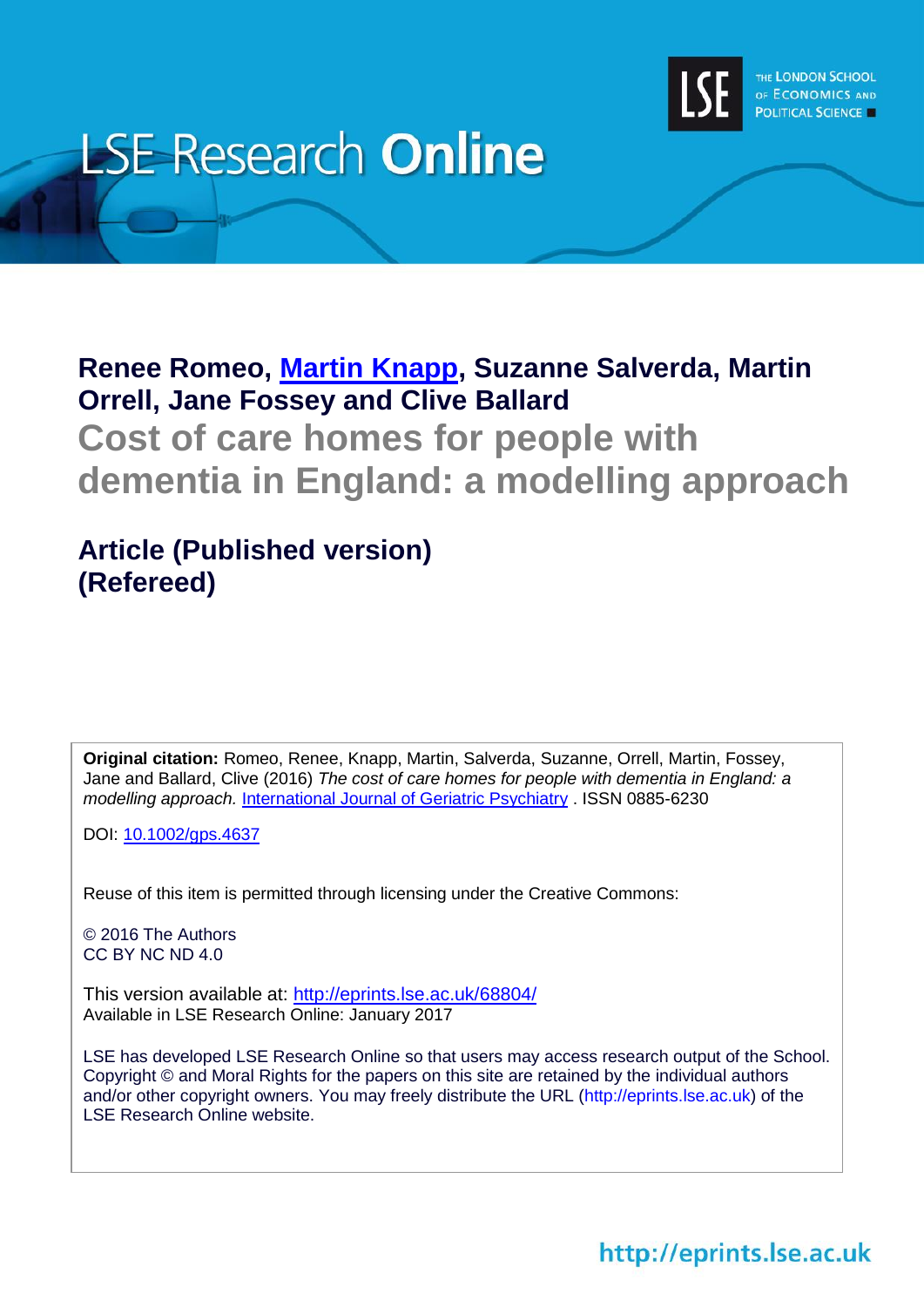# The cost of care homes for people with dementia in England: a modelling approach

Renee Romeo<sup>1</sup>, Martin Knapp<sup>2</sup>, Suzanne Salverda<sup>3</sup>, Martin Orrell<sup>4</sup>, Jane Fossey<sup>5,6</sup> and Clive Ballard<sup>7</sup>

<sup>1</sup>Health Service and Population Research Department, Institute of Psychiatry, Psychology and Neuroscience, King's College London, London, UK

<sup>2</sup>London School of Economics and Political Science, London, UK

<sup>3</sup>Department of Health Economics (Modelling and Simulation), Evidera, London, UK

<sup>4</sup>Institute of Mental Health, Faculty of Medicine and Health Sciences, University of Nottingham, Nottingham, UK

5 Oxford Health NHS Foundation Trust, Fulbrook Centre, Oxford, UK

6 Department of Psychiatry, University of Oxford, UK

<sup>7</sup> Executive Dean of Medicine, University of Exeter, London, UK

Correspondence to: Dr R. Romeo, Health Service and Population Research Department, Institute of Psychiatry, Psychology and Neuroscience, King's College London, DeCrespigny Park, Denmark Hill, London SE 5 8AF, UK, E-mail: renee.romeo@kcl.ac.uk

Objectives: To examine the cost of care for people with dementia in institutional care settings, to understand the major cost drivers and to highlight opportunities for service development.

Methods: Data on 277 residents with dementia in 16 UK residential or nursing homes were collected. We estimated care and support costs and fitted models to the data. Sensitivity analyses were also conducted.

Results: Care home residents cost £792 weekly: 95% of the costs accounted for by direct fees. Hospital contacts contributed the largest proportion of the additional costs. Having an established diagnosis of dementia ( $b = 0.070$ ;  $p < 0.05$ ) was associated with higher costs. No association was found between cost and needs ( $b = -0.002$ ;  $p = 0.818$ ).

**Conclusion:** The absence of an association between cost and needs emphasizes the importance of a more needs-based costing system which could result in clinical and economic advantages.  $\odot$  2016 The Authors. International Journal of Geriatric Psychiatry Published by John Wiley & Sons Ltd

Key words: Alzheimer; dementia; costs; care home; nursing home; cognition; behavioural symptoms; associations; needs History: Received 10 February 2016; Accepted 08 November 2016; Published online in Wiley Online Library (wileyonlinelibrary.com) DOI: 10.1002/gps.4637

# Introduction

Cost considerations are relevant when providing long-stay services for people with dementia, particularly given the sociodemographic and psychosocial developments impacting on where and by who care is provided. Currently, the majority of the 850 000 people living with dementia in the UK live in the community (Prince et al., 2014; Knapp et al., 2007). However, the nature of the condition means that worsening cognitive and physical functions and the presence of behavioural and psychiatric symptoms may make it difficult for individuals to stay in their own home, which contribute to increasing concern by family carers, who often experience high levels of distress, depression (Murray et al., 1999; Coen et al., 2002), isolation from their social networks (Leinonen et al., 2001) and additional out-of-pocket expenses to support the care recipient financially (Moore et al., 2001). For some carers, one or more of these may trigger the need to provide formal supportive domiciliary arrangements for the care recipient (Collins et al., 1994), which can cost an average of £7000 on top of the estimated £14 000 in unpaid care provided by family members (Prince et al., 2014). For other carers, alternatives to domiciliary care such as care home provision may be sought, especially in the event of a crisis. However, care

© 2016 The Authors. International Journal of Geriatric Psychiatry Published by John Wiley & Sons Ltd Int J Geriatr Psychiatry 2016 This is an open access article under the terms of the [Creative Commons Attribution-NonCommercial-NoDerivs](http://creativecommons.org/licenses/by-nc-nd/4.0/) License, which permits use and distribution in any medium, provided the original work is properly cited, the use is non-commercial and no modifications or adaptations are made.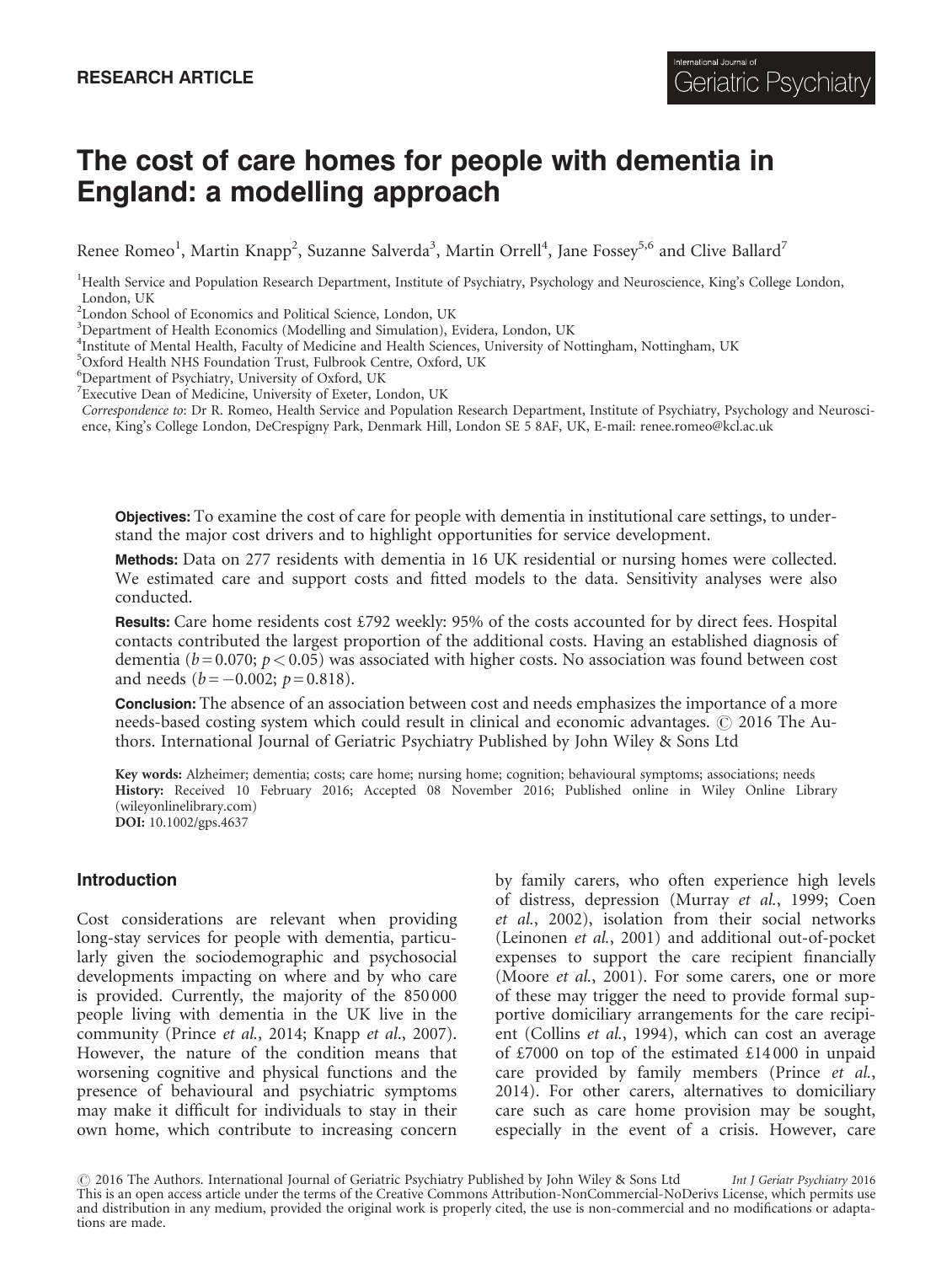home placements for people with dementia are costly; the average UK care home fee costs a minimum of £525 a week, although it can be higher, depending on the region and the type of room (Curtis and Burns, 2015). This compares with an average fee paid by councils in England of £512 per week (Laing and Buisson, 2015), representing a minimum shortfall in payments to providers by councils of £13 per week. To explain the high costs, providers in England cite increased payroll and non-payroll costs brought about by increases in inflation and an increase in the national living wage to at least £7.20 per hour.

These pressures place further challenges on already cash-strapped local authorities to pay for costly placements. Local authorities may cover some or all of the cost of care in some circumstances, but the help it provides depends on what the individual's needs are, the money they have at their disposal and the level and type of care and support required. Before consideration could be given to the level of cost to be covered by local authorities, there needs to be a closer look at the total costs of care for care home residents and what the characteristics associated with these costs are.

A recent systematic review highlighted the limited literature on what drives costs for people living with dementia in institutional settings (Schaller et al., 2015). The objectives of the current study were to examine the cost of care for people with dementia in institutional care settings, to determine the extent towhich therewere variations in their costs, whether these were associated with not only personal characteristics but also cognitive ability, dependency, antipsychotic or psychotropic medication use and neuropsychiatric symptoms and to highlight opportunities for service development.

#### Methods

#### Sample

The study took place in England in South London, North London and Oxford. The data reported here were extracted from baseline data of a factorial intervention study of Person-Centred Care, Social Intervention, Exercise and Antipsychotic Review (the Well-Being and Health for People with Dementia Programme; Whitaker et al., 2014).

Entry into the study was according to the following process: (i) Potential participants were identified by the managers of the participating care homes who approached residents or their personal consultee to be sent study information by the research team; (ii) the research team discussed the study in further detail

with the resident or personal consultee either on the telephone or at a face-to-face meeting, depending on the preference of the individual; (iii) a trained researcher identified and screened study participants for eligibility; (iv) informed consent was obtained from study participants who were eligible, or if they were not capable of providing informed consent, their personal consultee provided consent on their behalf. Residents for whom consent was not obtained were excluded from the trial; and (v) care home residents were included if they met the diagnostic criteria for dementia—a score of '1' or greater on the Clinical Dementia Rating Scale (Hughes et al., 1982) and score of '4' or greater on the Functional Assessment Staging (Reisberg et al., 1982). Therefore, all participants in the study had mild-to-severe dementia.

Data on 277 residents with dementia in 16 UK care homes were collected.

Study participants were resident either in care homes without nursing support (also called residential care homes) or care homes with nursing support (also called nursing homes).

The study was approved by the Oxfordshire Research Ethics Service Committee C (REC number 11/SC/0066).

#### Cost estimation

The resident fees included care cost, accommodation costs, ancillary costs and operator's profit and were collected from the care homes. Where data on resident fees were missing, they were imputed based on the average for participants in that care home. Weekly fees were extrapolated to a 3-monthly figure.

Services accessed by the study participants were recorded using the Client Service Receipt Inventory, used in previous studies of care home residents with dementia (Livingston et al., 2013; Knapp et al., 2013). The measure included any services used by the study participants in the last 3months from services external to the care setting, such as hospital services, community health or emergency services, social care, community mental health services and voluntary services—classified as 'other' services in this study. It was administered retrospectively covering the previous 3-month period.

Services and support costs provided by organizations external to the care home were calculated by multiplying the frequency and intensity of resources used, collected from the Client Service Receipt Inventory by appropriate unit costs. Unit costs (2011/2012 price level) were obtained from a widely used published compendium (Curtis, 2012). Total care costs were estimated by summing care home fees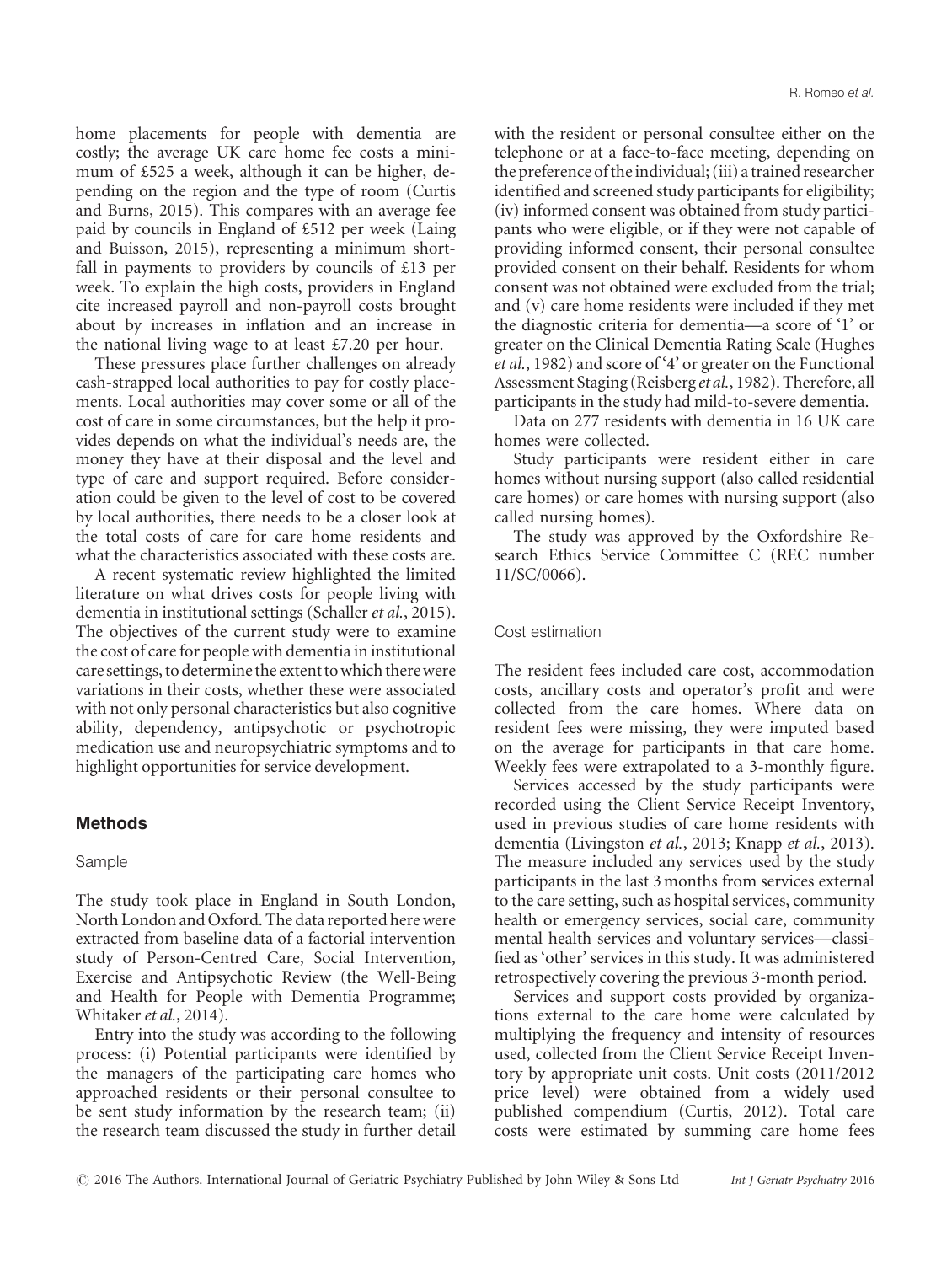and the costs of services provided by organizations external to the care homes.

#### Hypothesis

Following a review of the evidence base on the factors associated with total care costs, discussions with old-age psychiatrists and other researchers on the team, it was hypothesized that the care home fees, non-accommodation and total care costs would be associated with residents' demographic characteristics (age, gender, ethnicity, marital status, first language and next of kin), months in home care, psychiatric and non-psychiatric health problems (diagnosis of dementia, diagnosis of mental health problems, physical problems, sensory problems, mood (Cornell Depression Scale; Alexopoulos et al., 1988), behavioural and other neuropsychiatric symptoms (not including agitation) including apathy and psychosis Neuropsychiatric Inventory—Nursing Home Version (Lange et al., 2004), a diagnosis of agitation Cohen–Mansfield Agitation Inventory(Cohen-Mansfield, 1986), learning disabilities, respiratory complaints, nervous system complaints, cardiovascular complaints, gastrointestinal complaints, other complaints, medication use (antipsychotics use and psychotropic medication use), quality of life for people with dementia (DEMQOL; Smith et al., 2005) and unmet needs covering aspects including accommodation, household skills, food, daytime activities, physical health, psychological distress, memory, money and relationships (using the Camberwell Assessment of Need in the Elderly (Reynolds et al., 2000).

# Multivariate models

Mean and standard deviations of 3-monthly costs by resident characteristics (categorized by the median value) were calculated for care home residents who received nursing support and those who did not. Generalized linear modelling was used to account for the distribution of the cost data (Curtis, 2012; Dunn et al., 2003). Total cost of care was used as the dependent variable, and explanatory variables were age, gender, ethnicity, marital status, first language, months in home care, next of kin, diagnosis of mental health problems, physical problems, sensory problems, learning disabilities, respiratory complaints, nervous system complaints, cardiovascular complaints, gastrointestinal complaints, antipsychotics use, psychotropic medication use, diagnosis of dementia, DEMQOL and needs.

Three models were fitted: a full model which used total costs for both types of care home as the dependent variable of and controlled for all explanatory variables and two models using total costs for each type of care home and controlling for the same variables as in the full model. For each of these models, the modified Park test was used to determine the best family distribution (Gaussian, Gamma, Poisson or inverse Gaussian) to use in the model (Manning and Mullahy, 2001).

#### Sensitivity analysis

We performed two one-way sensitivity analyses by varying the dependent variable. For each of the three models, we controlled for all clinical and demographic variables in addition to the main independent variables; in the first sensitivity analysis, we changed the dependent variable to hospital costs only, and in the second, care home fees were excluded from total costs. Hospital services are an expensive component of healthcare costs; we explored the impact some variables would have on hospital costs only. In the second sensitivity analysis, we removed care home fees from the total costs and reran the models to explore whether care home fees overshadow the costs of external service provision.

All multivariate analyses were performed on STATA (StataCorp, 2011).

# **Results**

# Demographic characteristics

Demographic and clinical characteristics and the associated costs for 277 residents living in either residential or nursing homes are summarized in Table 1. The residents were predominantly female (73%), over 87 years old (55%), white (87%) with English as their first language (90%) and did not have a partner (77%) but had a next of kin (96%). Because of the wide inclusion criteria, the residents in the study were at all stages of Alzheimer's dementia; however, most residents who participated in this study had mild-tomoderate dementia (65%). The average Cornell Depression Scale score was  $5.0$  (SD = 4.4), and the mean score on the Cohen–Mansfield Agitation Inventory for agitation was  $48.3$  (SD = 17.2). On DEMQOL proxy and DEMQOL—patient, the means were 104.2 (12.4) and 89.3 (16.3) respectively. Sixty-one percent of the residents used psychotropic medication to treat neuropsychiatric symptoms.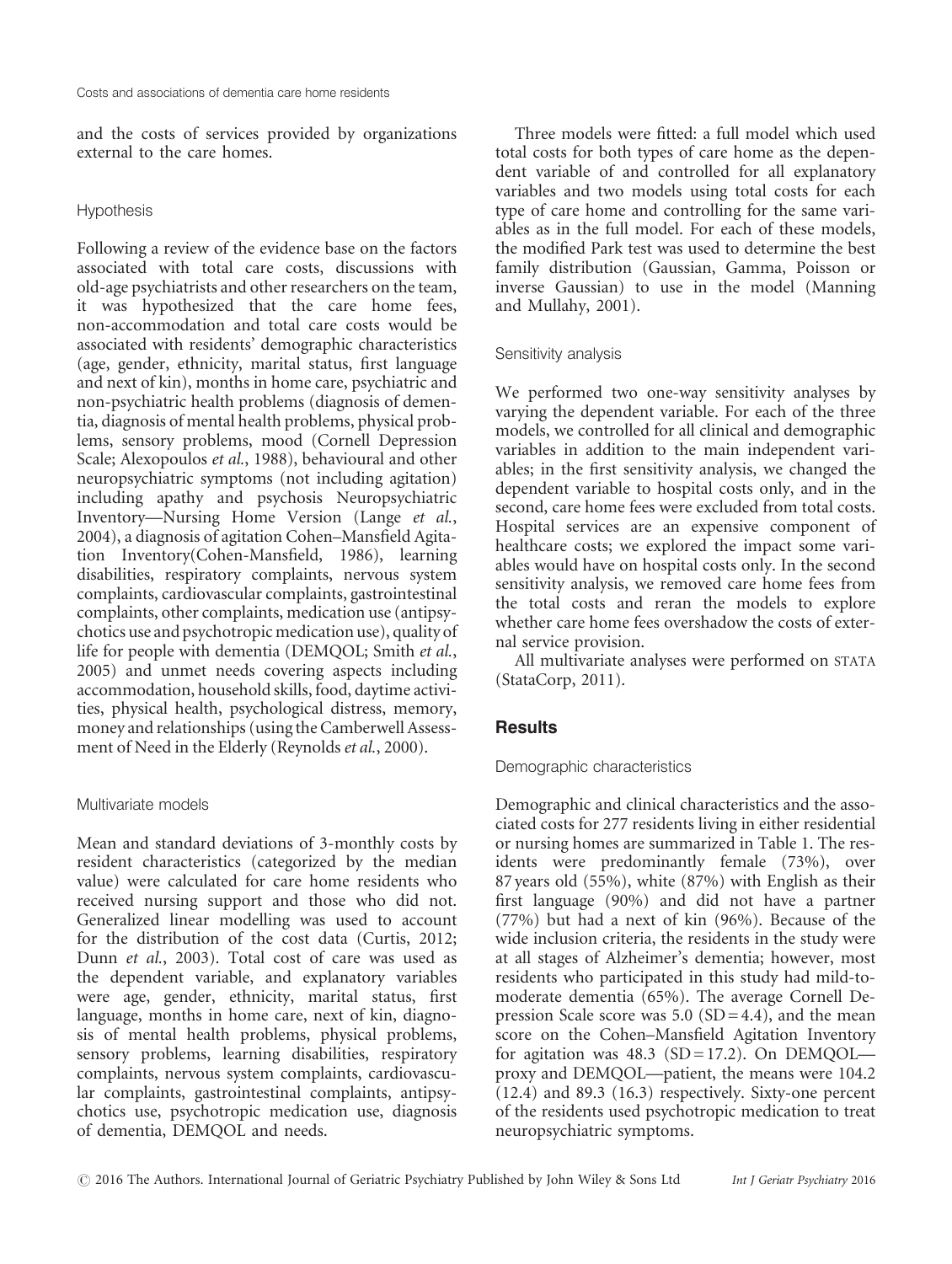# Table 1 Care home resident characteristics

|                                                                                        | Number of residents (%) | Mean costs, £ (SD)         |
|----------------------------------------------------------------------------------------|-------------------------|----------------------------|
| Age                                                                                    |                         |                            |
| $\leq$ 87                                                                              | 125 (45)                | 9625 (2356)                |
| > 87                                                                                   | 152 (55)                | 9410 (2017)                |
| Gender<br>Female                                                                       |                         |                            |
| Male                                                                                   | 203 (73)<br>74 (27)     | 9418 (2014)<br>9752 (2565) |
| Ethnicity                                                                              |                         |                            |
| White                                                                                  | 241 (87)                | 9529 (2067)                |
| Non-white<br>Partner                                                                   | 34 (12)                 | 9381 (2906)                |
| Yes                                                                                    | 53 (19)                 | 10037 (2651)               |
| No                                                                                     | 214 (77)                | 9356 (2047)                |
| First language                                                                         |                         |                            |
| English<br>Other                                                                       | 250 (90)<br>25(9)       | 9229 (1886)<br>9540 (2211) |
| Months in home care                                                                    |                         |                            |
| $\leq$ 21 months                                                                       | 166 (60)                | 9861 (2484)                |
| $>$ 21 months                                                                          | 105 (38)                | 8953 (1431)                |
| Next of kin<br>Yes                                                                     | 267 (96)                | 9550 (2196)                |
| No.                                                                                    | 7(3)                    | 8055 (1078)                |
| Having sensory problems                                                                |                         |                            |
| Yes                                                                                    | 168 (61)                | 9343 (2074)                |
| No<br>Having learning disabilities                                                     | 91 (33)                 | 9418 (1854)                |
| Yes                                                                                    | 3(1)                    | 9343 (2074)                |
| No.                                                                                    | 254 (92)                | 8240 (948)                 |
| Having respiratory complaints<br>Yes                                                   | 74 (27)                 | 9368 (1665)                |
| No                                                                                     | 181 (65)                | 9364 (2141)                |
| Having nervous system complaints                                                       |                         |                            |
| Yes                                                                                    | 19(7)                   | 8943 (2017)                |
| No.<br>Gastrointestinal complaints                                                     | 239 (86)                | 9402 (1999)                |
| Yes                                                                                    | 81 (29)                 | 9446 (1711)                |
| No                                                                                     | 174 (63)                | 9335 (2141)                |
| Cardio-vascular complaints                                                             |                         |                            |
| Yes<br>No.                                                                             | 71 (26)<br>183 (66)     | 9854 (2432)<br>9178 (1801) |
| Other complaints                                                                       |                         |                            |
| Yes                                                                                    | 163 (59)                | 9315 (2093)                |
| No<br>Use of antipsychotics                                                            | 95 (34)                 | 9458 (1836)                |
| Yes                                                                                    | 49 (17)                 | 9553 (1832)                |
| No.                                                                                    | 228 (82)                | 9498 (2245)                |
| Use of psychotropics                                                                   |                         |                            |
| Yes<br>No                                                                              | 180 (65)<br>97 (35)     | 9681 (2380)<br>9186 (1697) |
| Cohen-Mansfield Agitation Inventory (CMAI) for agitation score                         |                         |                            |
| $\leq 43$                                                                              | 139 (50)                | 9425 (2027)                |
| $>43$<br>Cornell depression score                                                      | 138 (50)                | 9591 (2319)                |
| ≤4                                                                                     | 145 (52)                | 9294 (1867)                |
| >4                                                                                     | 9(3)                    | 9631 (1527)                |
| Camberwell Assessment of Need in the Elderly (CANE)                                    |                         |                            |
| $\leq$ 14<br>>14                                                                       | 139 (50)<br>138 (50)    | 9472 (1830)<br>9544 (2481) |
| Health-related quality of life for people with dementia (DEMQOL)-patient               |                         |                            |
| $\leq 93$                                                                              | 50(18)                  | 9762 (2533)                |
| >93                                                                                    | 227 (82)                | 9452 (2091)                |
| Health-related quality of life for people with dementia (DEMQOL)—proxy score<br>$≤106$ | 136 (49)                | 9590 (2163)                |
| >106                                                                                   | 141(51)                 | 9498 (2191)                |
|                                                                                        |                         |                            |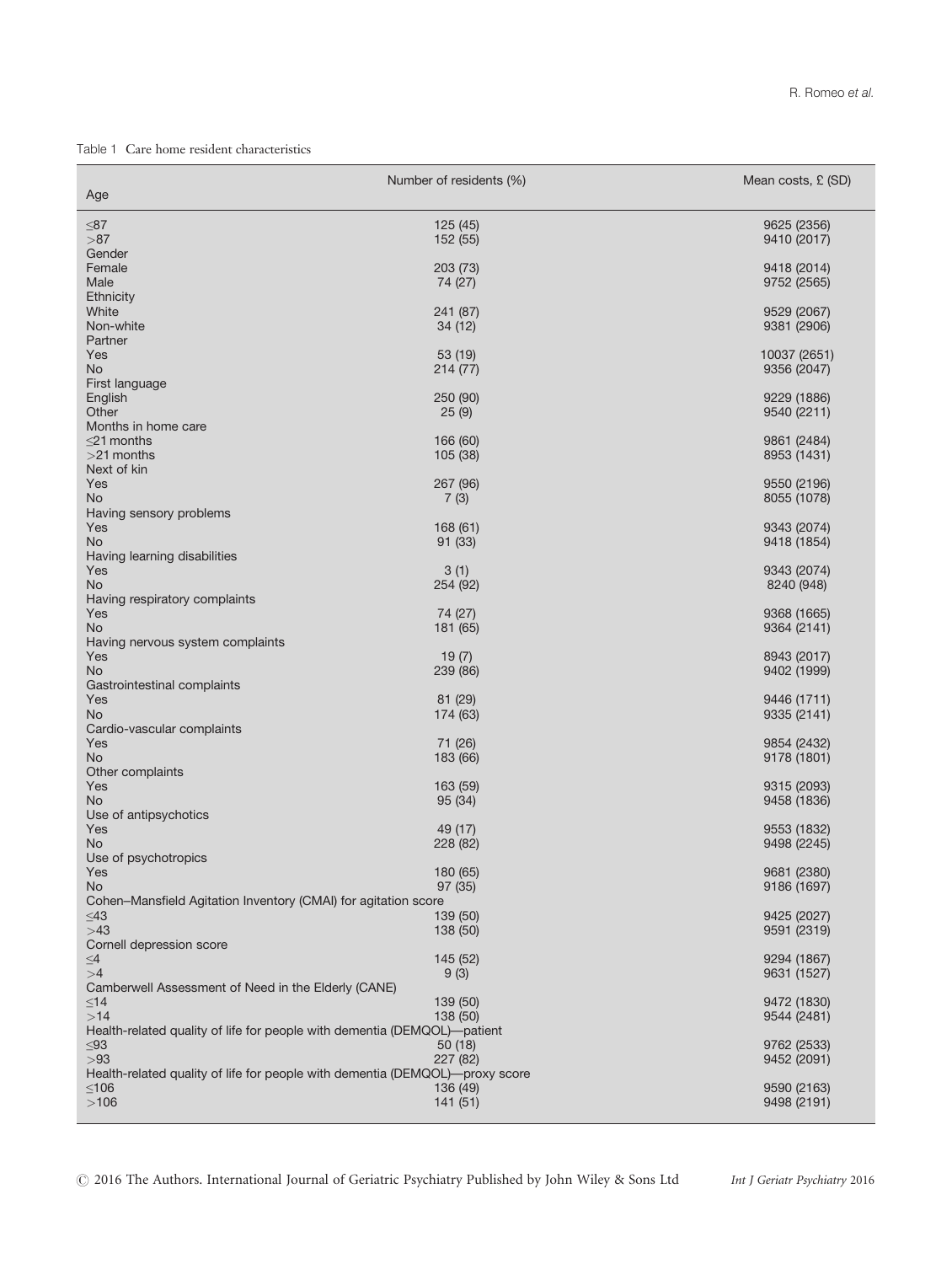#### Care home costs

The care home fees averaged £9031 (range: £5343 to £14 300) over 3months. The average total costs were £9508, equivalent to £792 per week (Table 2). As expected, care home fees made up the majority (95%) of the costs. Of the services provided by external care providers, hospital services were the most expensive category. Average hospital costs of £238 (range: £112 to £14 040 for those who used hospital services) contributed 3% towards the total costs and 50% of the total costs when care home fees were excluded. Primary and secondary care costs contributed 2% of the total costs.

The residents in nursing homes had higher costs in all categories of care and support except for hospital costs which were higher for the residents in nursing homes without nursing support (Figure 1).

#### Models

Three models were fitted to the data on the residents in care homes, one model for all care home residents in the sample, another for the residents in nursing homes and a third for those in residential care homes. In all three models, a generalized linear model with a log link function was used. The modified Park test showed that the gamma family was the most appropriate to use with this model (coefficient of 2), and the log link function was used because of the non-normal distribution of costs.

In the full model, which did not differentiate between the types of care home, a shorter time since admission to the care home  $(b=-0.002; p<0.001)$ and having a next of kin  $(b=-0.003; p<0.001)$  were associated with lower costs, and having an established diagnosis of dementia  $(b= 0.070;$ 

Table 2 Three-monthly care homes costs  $(\mathcal{L})$ 

 $p < 0.05$ ) was associated with higher costs (Table 3). Of note, there were no significant associations with the severity of neuropsychiatric symptoms, antipsychotic use and the use of other psychotropic medications or the level of need.

In nursing home residents, a shorter time since admission continued to be associated with higher costs. In addition, the ethnicity of residents was also associated with cost, with higher costs for non-white residents (Table 4). In residential care homes, next of kin had the only significant relationship  $(b= 0.062$ ;  $p < 0.05$ ), but the directionality was different to the model with all care home residents. There were no other significant associations in the residential care home cost model (Table 5).

#### Sensitivity analysis

For the first sensitivity analysis, we replaced the total cost variable with hospital costs only as the dependent variable. In nursing home residents, significant associations ( $b = 3.360$ ,  $p < 0.0001$ ) were found between hospital costs and psychotropic medication. We did not find any significant association in the full sample with hospitalization costs and any of the clinical and sociodemographic variables in bivariate and multivariate analyses.

In the second sensitivity analysis, we replaced the total cost variable with non-residential costs (all costs not including care home fees) as the dependent variable. Not having English as first language  $(b=-0.896; p= 0.002)$ , less time since residents were admitted to the care home  $(b=-0.009; p=0.052)$ , having sensory problems  $(b= 0.464; p= 0.035)$  and more needs identified ( $b = 0.103$ ;  $p = 0.035$ ) were significantly associated with higher costs.

|                                   | All residents |              | Nursing care home residents |              | Residential care home   |              |
|-----------------------------------|---------------|--------------|-----------------------------|--------------|-------------------------|--------------|
|                                   | $(n = 277)$   |              | $(n = 122)$                 |              | residents ( $n = 155$ ) |              |
|                                   | No using      | Mean cost    | No using                    | Mean cost    | No using                | Mean cost    |
|                                   | (% )          | $(SD)$ $(E)$ | $(\% )$                     | $(SD)$ $(E)$ | $(\% )$                 | $(SD)$ $(E)$ |
| Care home fees                    | 277 (100)     | 9031 (1722)  | 122 (100)                   | 9607 (2171)  | 155 (100)               | 8577 (1068)  |
| <b>Hospital services</b>          | 52(19)        | 238 (1239)   | 28 (23)                     | 167 (868)    | 24(16)                  | 294 (1467)   |
| Primary care and community health | 206 (74)      | 155 (208)    | 90(74)                      | 177 (220)    | 116(75)                 | 138 (196)    |
| Community mental health services  | 25(9)         | 10(48)       | 16(14)                      | 15(65)       | 9(6)                    | 6(26)        |
| Social care                       | 4(1)          | 2(32)        | 0(0)                        | 0(0)         | 4(3)                    | 4 (42)       |
| Other services <sup>a</sup>       | 79 (29)       | 13(44)       | 44 (36)                     | 12(31)       | 35(23)                  | 14 (52)      |
| <b>Medications</b>                | 185 (67)      | 59 (126)     | 86 (71)                     | 63 (127)     | 99 (64)                 | 56 (126)     |
| <b>Total costs</b>                | 277 (100)     | 9508 (2167)  | 122 (100)                   | 10041 (2437) | 155 (100)               | 9089 (1846)  |

a Includes optician, dentist and hygienist.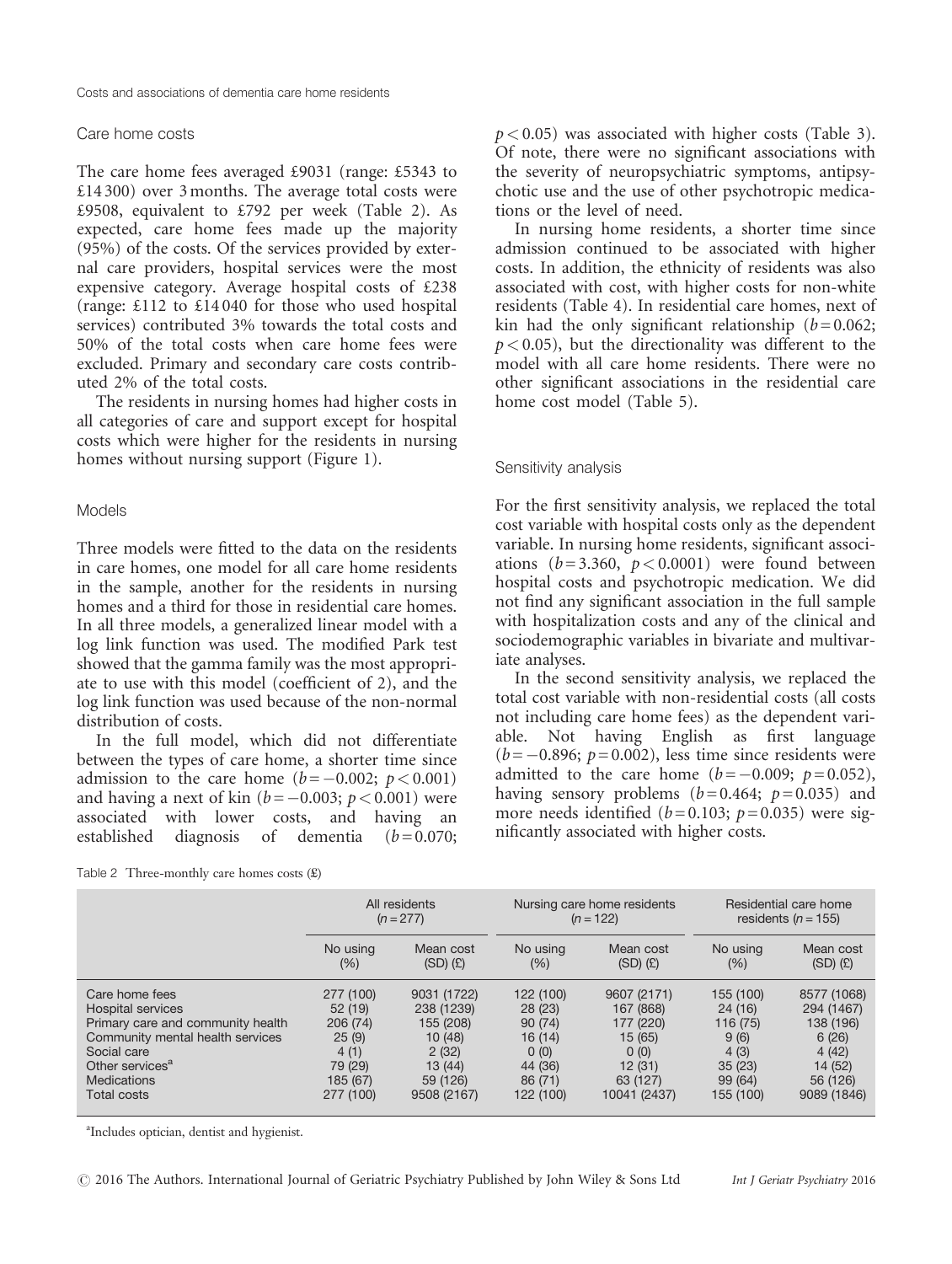

Figure 1 Three-monthly costs by care home.

# **Discussion**

In this study, we calculated the total cost of care for residents living in care homes in an English cohort, incorporating a wide range of health and social care services and care home fees. The total averaged a little over £790 per week, which when extrapolated across all care home residents with dementia in the UK would cost £12.8 billion annually. Although the likely cost nationally for people with dementia in care homes exceeds £12 billion, there is an important caveat on this estimate as there may have been care home residents who may have been self-funders. A recent report puts the UK average of self-funders at 43% and found large regional variations, with more than half (55%) of all care home residents in the South East of England paying the full cost of their care fees, compared with 22% in the northeast (Mort and Aparasu, 2002). Nevertheless, £7 billion represents a substantial cost to the public purse and a sizeable proportion of the national spend on dementia in the UK.

The costs of services outside the residential or nursing home setting are lower than expected, but we would speculate that this was perhaps not due to the lack of need for these services but could be due to ongoing issues with lack of support from health sector services to care home residents (Gage et al., 2012; Met Life Mature Market Institute, 2012; Royal College of Nursing, 2011). Within this context, of particular importance, costs were significantly higher for people with established dementia, even though all individuals within the study cohort all had dementia and the severity of dementia was not significantly associated with cost. This raises the

potentially serious concern that there may be hidden factors disincentivizing the diagnosis of dementia in people living within care home environments and/or that the needs of these individuals are not being met.

We found that hospital costs were 1.76 times higher for people in care homes without nursing support than those in nursing homes. This finding is probably explained by the greater nursing expertise and the associated skills in nursing home settings that may enable a greater proportion of medical events to be managed within the care setting without recourse to expensive hospital services (Konetzka et al., 2008). The results do, however, also highlight a specific opportunity to improve outreach services and training of staff in care homes where there is no nursing support, to reduce unnecessary hospital admissions.

In the base model, neither neuropsychiatric symptoms nor the use of psychotropic drugs was associated with increased overall cost. However, in further sensitivity analyses, the use of psychotropic medicines was associated with hospital costs in nursing home residents. Whilst it may be surprising that the impact of psychotropic drug use on costs was not more substantial, these agents are known to be associated with increased risk of falls, fractures and delirium in older people with dementia (Frijters and Achterberg, 2007), and the more specific association with hospital costs is consistent with what would be expected clinically but has not previously been established.

The base model also showed a significant association between a shorter period of time in the care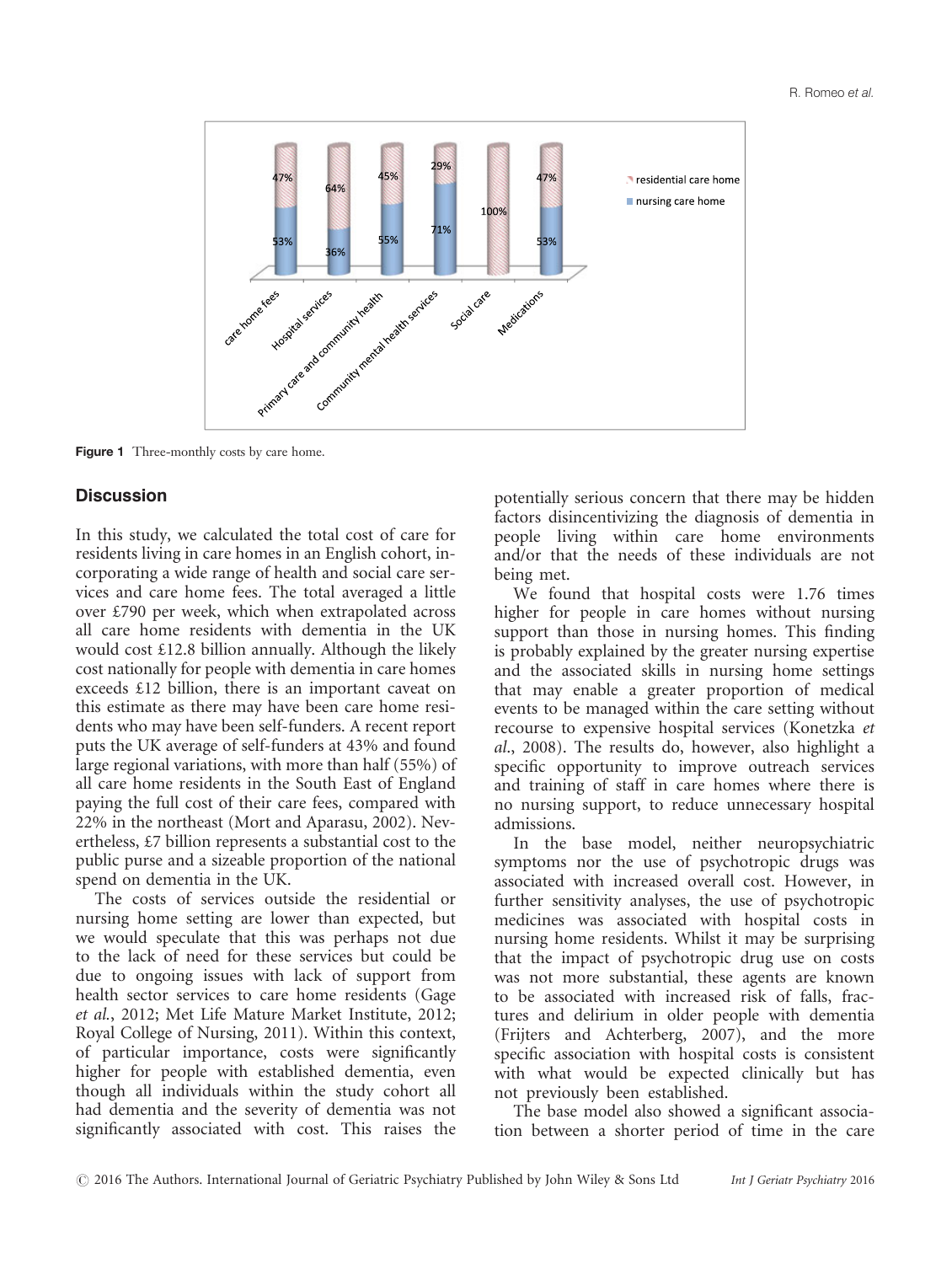Costs and associations of dementia care home residents

Table 3 Base model: generalized linear models of total costs for all residents

|                         |             | Standard |            |
|-------------------------|-------------|----------|------------|
| Variables               | Coefficient | error    | $p$ -value |
| Constant                | 9.234       | 32.68    | < 0.0001   |
| Age                     | $-0.003$    | 0.002    | 0.204      |
| Gender: male $(=1)$     | 0.005       | 0.032    | 0.878      |
| Ethnicity: non-white    | 0.020       | 0.037    | 0.575      |
| $(=1)$                  |             |          |            |
| Partner: yes (=1)       | 0.005       | 0.009    | 0.551      |
| Fist language           | $-0.059$    | 0.042    | 0.163      |
| $(English = 1)$         |             |          |            |
| Months in care home     | $-0.002$    | 0.000    | < 0.001    |
| Next of kin: yes (1)    | $-0.003$    | 0.056    | < 0.001    |
| Neuropsychiatric        | $-0.000$    | 0.002    | 0.778      |
| symptoms: yes (1)       |             |          |            |
| Learning disabilities:  | $-0.105$    | 0.072    | 0.143      |
| yes(1)                  |             |          |            |
| Respiratory             | 0.009       | 0.010    | 0.382      |
| complaints: yes (1)     |             |          |            |
| Nervous system          | $-0.047$    | 0.030    | 0.111      |
| complaints: yes (1)     |             |          |            |
| Gastrointestinal        | $-0.002$    | 0.009    | 0.852      |
| complaints: yes (1)     |             |          |            |
| Cardio-vascular meds:   | 0.068       | 0.042    | 0.111      |
| yes(1)                  |             |          |            |
| Other complaints: yes   | $-0.014$    | 0.031    | 0.652      |
| (1)                     |             |          |            |
| Antipsychotic use: yes  | 0.019       | 0.035    | 0.592      |
| (1)                     |             |          |            |
| Psychotropic            | 0.021       | 0.033    | 0.527      |
| medication use: yes (1) |             |          |            |
| Established dementia    | 0.0702      | 0.283    | < 0.05     |
| diagnosis: yes (1)      |             |          |            |
| DEMQOL proxy score      | $-0.001$    | 0.000    | 0.442      |
| CANE                    | $-0.002$    | 0.007    | 0.818      |
| <b>CSDD</b>             | 0.006       | 0.004    | 0.187      |
| <b>CMAI</b>             | $-0.000$    | 0.001    | 0.747      |
| Akaike information      | 20.48       |          |            |
| criterion (AIC)         |             |          |            |
| Bayesian information    | $-1073.704$ |          |            |
| criterion (BIC)         |             |          |            |
| $n = 223$               |             |          |            |

CANE, Camberwell Assessment of Need in the Elderly; CMAI, Cohen–Mansfield Agitation Inventory; CSDD, Cornell Depression Scale; DEMQOL, quality of life for people with dementia.

home and higher costs. At first consideration, the opposite association may be expected, as severity of dementia and level of need will increase over time. However, people are often admitted to care homes at a time of crisis and many individuals find it difficult to adjust to care home environments. Specific interventions and additional support for newly admitted residents may be important opportunities for commissioners and researchers to improve outcomes for individuals and potentially to also improve cost-efficiency.

The absence of a clear association between needs and severity of dementia respectively and cost is a serious concern and suggests that the current Table 4 Generalized linear models of total costs for residents in care homes with nursing support

| Variables                                      | Coefficient    | Standard<br>error | $D -$<br>value |
|------------------------------------------------|----------------|-------------------|----------------|
| Constant                                       | 9.736          | 0.463             | < 0.000        |
| Age                                            | $-0.004$       | 0.003             | 0.163          |
| Gender: male (=1)                              | 0.017          | 0.051             | 0.757          |
| Ethnicity : non-white $(=1)$                   | 0.172          | 0.061             | < 0.01         |
| Partner: yes (=1)                              | 0.024          | 0.015             | 0.103          |
| Fist language (English = $1$ )                 | $-0.048$       | 0.062             | 0.442          |
| Months in care home                            | $-0.003$       | 0.001             | < 0.01         |
| Neuropsychiatric                               | 0.001          | 0.0026            | 0.719          |
| symptoms: yes (1)                              |                |                   |                |
| Next of kin: yes (1)                           | $-0.012$       | 0.095             | 0.899          |
| Sensory problems: yes (1)                      | $-0.059$       | 0.054             | 0.273          |
| Learning disabilities: yes                     | $-0.124$       | 0.112             | 0.271          |
| (1)                                            |                |                   |                |
| Respiratory complaints:                        | 0.056          | 0.048             | 0.249          |
| yes(1)                                         |                |                   |                |
| Nervous system                                 | $-0.018$       | 0.0749            | 0.815          |
| complaints: yes (1)                            |                |                   |                |
| Gastrointestinal                               | $-0.065$       | 0.050             | 0.196          |
| complaints: yes (1)                            |                |                   |                |
| Cardio-vascular meds:                          | 0.031          | 0.051             | 0.538          |
| yes(1)                                         |                |                   |                |
| Other complaints: yes (1)                      | $-0.057$       | 0.056             | 0.308          |
| Antipsychotic use: yes (1)                     | $-0.020$       | 0.058             | 0.735          |
| Psychotropic medication                        | $-0.018$       | 0.054             | 0.733          |
| use: $ves(1)$                                  |                |                   |                |
| Mild dementia                                  | 0.011          | 0.069             | 0.873          |
| Moderate dementia                              | 0.013          | 0.059             | 0.829          |
| Severe dementia                                | 0.044          | 0.071             | 0.530          |
| DEMQOL proxy score                             | $-0.002$       | 0.002             | 0.498          |
| CANE<br><b>CSDD</b>                            | $-0.015$       | 0.011             | 0.169<br>0.676 |
| <b>CMAI</b>                                    | $-0.003$       | 0.0077<br>0.002   | 0.774          |
| Akaike Information                             | 0.001<br>20.88 |                   |                |
|                                                |                |                   |                |
| criterion (AIC)<br><b>Bayesian Information</b> | $-309.72$      |                   |                |
| criterion (BIC)                                |                |                   |                |
| $n = 93$                                       |                |                   |                |
|                                                |                |                   |                |

CANE, Camberwell Assessment of Need in the Elderly; CMAI, Cohen–Mansfield Agitation Inventory; CSDD, Cornell Depression Scale; DEMQOL, quality of life for people with dementia.

model is not needs driven. An alternative costing model used in the Netherlands has a 10-level payment scale based specifically on level of need (Life, 2007); we would consider including a basic cost which would cover the accommodation element. As the accommodation costs per se do not vary between individuals, this approach enables additional specific care and therapy requirements to be addressed. There may be opportunities to examine different approaches to enable more flexible provision of care to better address the needs of individuals requiring higher levels of support.

In the sensitivity analysis, when care home fees were excluding the from the analysis, not having English as first language and having sensory problems were significantly associated with higher costs,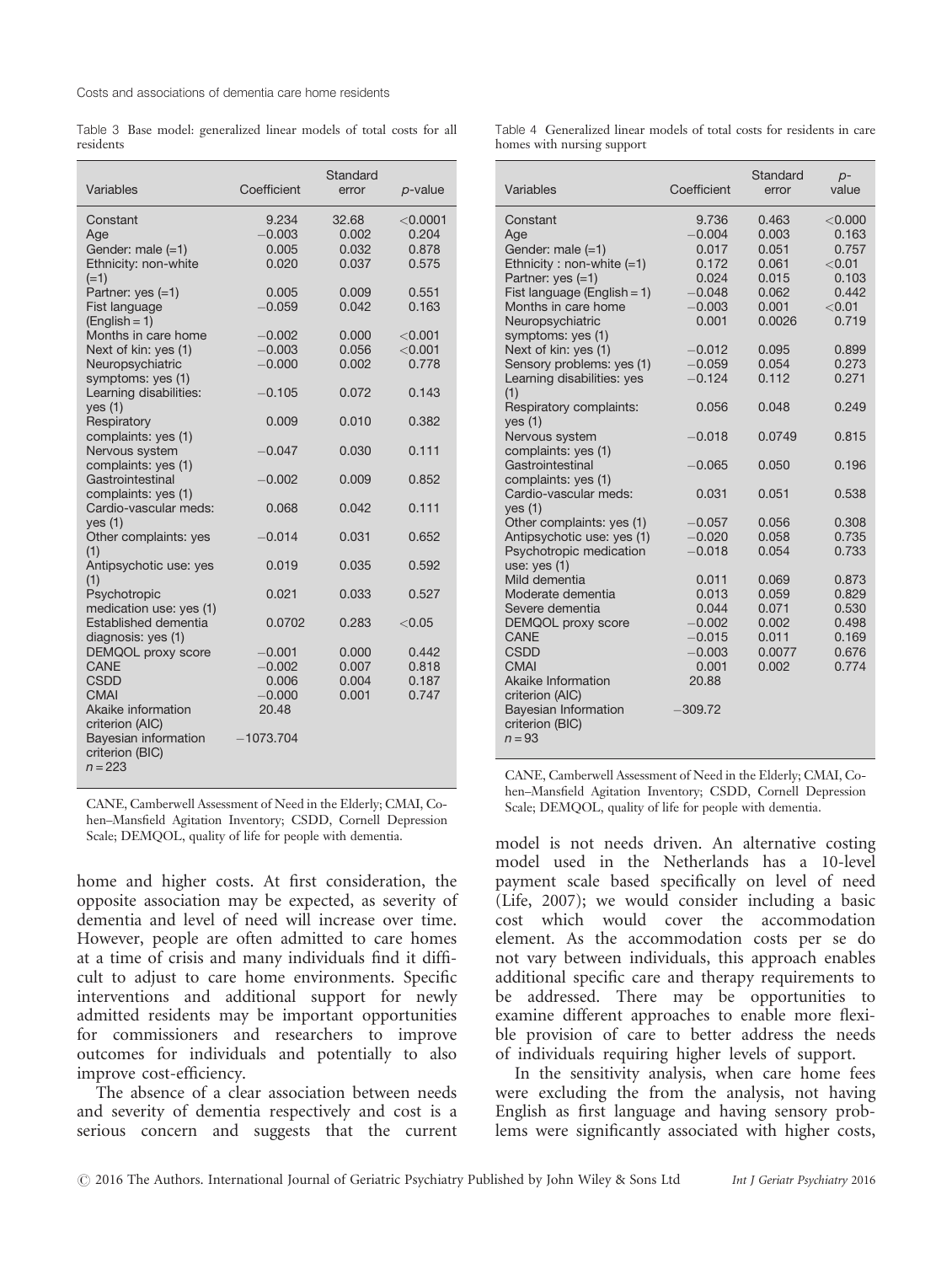Table 5 Generalized linear models of total costs for residents in care homes without nursing support

| Variables                    | Coefficient | Standard<br>error | $p-$<br>value |
|------------------------------|-------------|-------------------|---------------|
| Constant                     | 9.993       | 0.111             | < 0.001       |
| Age                          | 0.002       | 0.002             | 0.916         |
| Gender: male (=1)            | $-0.002$    | 0.043             | 0.938         |
| Ethnicity : non-white $(=1)$ | 0.036       | 0.040             | 0.442         |
| Partner: $yes (=1)$          | 0.007       | 0.010             | 0.452         |
| Fist language                | $-0.033$    | 0.053             | 0.531         |
| $(English = 1)$              |             |                   |               |
| Months in care home          | $-0.001$    | 0.000             | 0.168         |
| Next of kin: yes (1)         | 0.062       | 0.070             | < 0.05        |
| Neuropsychiatric             | $-0.002$    | 0.002             | 0.310         |
| symptoms: yes (1)            |             |                   |               |
| Sensory problems: yes (1)    | 0.048       | 0.031             | 0.132         |
| Learning disabilities: yes   | $-0.083$    | 0.089             | 0.349         |
| (1)                          |             |                   |               |
| Respiratory complaints:      | $-0.002$    | 0.033             | 0.942         |
| yes(1)                       |             |                   |               |
| Nervous system               | $-0.029$    | 0.093             | 0.751         |
| complaints: yes (1)          |             |                   |               |
| Gastrointestinal             | 0.083       | 0.042             | 0.340         |
| complaints: yes (1)          |             |                   |               |
| Cardio-vascular meds:        | 0.119       | 0.059             | 0.289         |
| yes(1)                       |             |                   |               |
| Other complaints: yes (1)    | 0.044       | 0.037             | 0.256         |
| Antipsychotic use: yes (1)   | 0.041       | 0.039             | 0.293         |
| Psychotropic medication      | 0.043       | 0.036             | 0.237         |
| use: $yes(1)$                |             |                   |               |
| Mild dementia:               | $-0.009$    | 0.087             | 0.914         |
| Moderate dementia            | $-0.016$    | 0.093             | 0.863         |
| Severe dementia              | 0.029       | 0.099             | 0.774         |
| DEMQOL proxy                 | 0.001       | 0.001             | 0.541         |
| <b>CANE</b>                  | 0.001       | 0.008             | 0.219         |
| <b>CSDD</b>                  | 0.006       | 0.004             | 0.166         |
| <b>CMAI</b>                  | 0.000       | 0.001             | 0.987         |
| Akaike Information           | 20.57       |                   |               |
| criterion (AIC)              |             |                   |               |
| <b>Bayesian Information</b>  | -539.9159   |                   |               |
| criterion (BIC)              |             |                   |               |
| $n = 133$                    |             |                   |               |

CANE, Camberwell Assessment of Need in the Elderly; CMAI, Cohen–Mansfield Agitation Inventory; CSDD, Cornell Depression Scale; DEMQOL, quality of life for people with dementia.

providing further opportunities for specific interventions and service delivery to improve outcomes for individuals without incurring additional cost. Interestingly, the level of needs was also significantly associated with cost in the sensitivity analysis excluding care home fees, and this may provide a better model to evaluate cost-effectiveness for clinical trials in residential care and nursing home settings.

#### Strengths and limitations

This study has limitations. First, these findings are based on a cross-sectional analysis of care home

provision and service use and reflect what exists and the cost of current care home provision rather than how long-run costs respond to residents with dementia with various needs in different types of care home setting. Second, the study considers UK care homes which have been traditionally subdivided into residential and nursing subtypes but does not explore the relationships by service providers, that is, whether care homes are owned and managed by the local authority, private or voluntary sector. Some evidence exists among institutional care for people with mental health problems by providing sectors but not specifically for those with dementia (Laing, 2013). An extension to these analyses would be to explore in more detail variations in costs depending on the service provider and to test for possible collinearity, as this can interfere with determining the precise effect of each predictor, although it would not affect the overall fit of the model or result in bad predictions. Previous research has shown that the most prevalent resident and staff problem in nursing home dementia care is neuropsychiatric symptoms, and the high prevalence of these symptoms is associated with increased pressures on care home resources (Chisholm et al., 1997; Zuidema et al., 2007). The primary source for the data did not include any care homespecific resource costs in the costing; it is therefore not surprising that we did not find any significant associations between costs and neuropsychiatric symptoms.

We also did not set out to explore the goodness of fit of any of the models or how much of the variation in costs could be explained by the characteristics of residents with dementia as previous robustly conducted research has focused on (Bostick et al., 2006; Wolstenholme et al., 2002), but we did explore an area which has not received much attention: whether the cost of care provided by external agencies from health, social care and the voluntary sector to residents with dementia receiving nursing care and those without are responding positively or indeed negatively to cognitive ability health complaints, medication use, neuropsychiatric symptoms and personal characteristics, which is another strength of the study.

A further strength of the current study is that the total costs of services and support to care home residents cover not only the weekly fees but also the cost of contact made with professionals outside the care home to meet their health and social care needs. The cost of services provided outside the care home has not received attention in the literature. Further research is required in this area.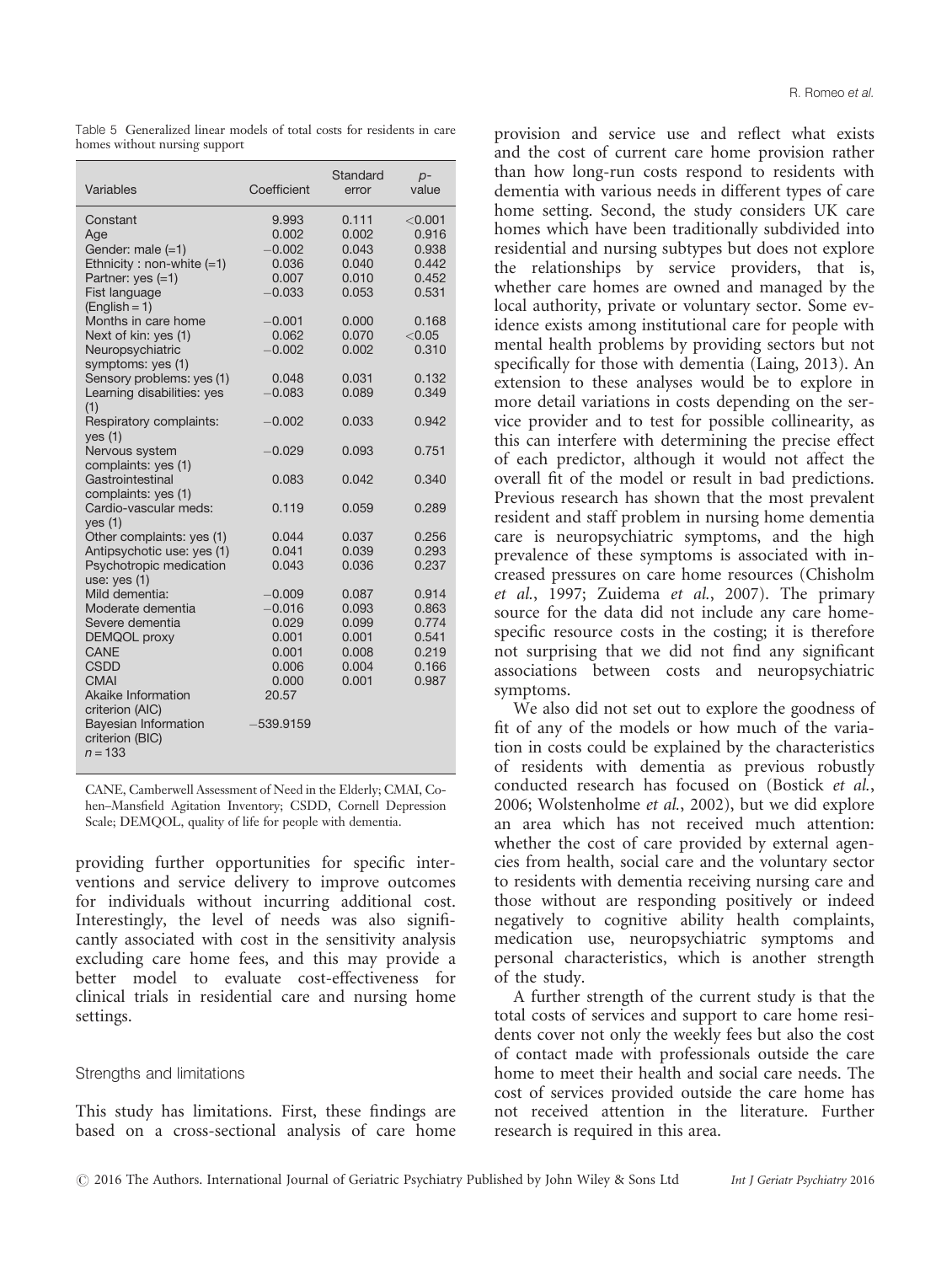# Conflict of interest

None declared.

#### Key points

- The costs of care home provision for people with dementia are high, with impacts on health and social care agencies.
- The absence of a clear association between needs and severity of dementia respectively and costs is a serious concern and suggests that the current care model is not needs driven.
- Hospital costs are almost twice times higher for residents in care homes without nursing support than those in nursing homes. Opportunities to improve outreach services and staff training to reduce unnecessary hospital admissions should be explored.

#### Acknowledgements

We are very grateful to the participating care homes. We would like to thank the members of the Steering Committee: Professor Robin Jacoby (Chair), Professor Clive Ballard, Professor Dawn Brooker, Des Kelly, Dr Lindsey Roberts, Geir Selbaek and Graham Stokes. The Well-Being and Health for People with Dementia research team acknowledges the support of the National Institute for Health Research, through the Dementia and Neurodegenerative Research Network and Alistair Burns for comments on drafts of the manuscript. We would like to thank the NIHR Biomedical Research Unit for Dementia at King's College London/ Maudsley Hospital for supporting the involvement of Clive Ballard and the Biomedical Research Centre for Mental Health at King's College London/Maudsley Hospital for supporting the care home research network which supported the participating care homes. We would like to thank the anonymous reviewers for their comments on the paper.

The trial was funded by the NIHR HTA RP-PG-0608-10133. The authors analysed the results and prepared this manuscript independently of the funding body.

# **References**

Bostick JE, Rantz MJ, Flesner MK, Riggs CJ. 2006. Systematic review of studies of staffing and quality in nursing homes. J Am Med Dir Assoc 7(6): 366–376.

- Chisholm D, Knapp MR, Astin J, Lelliott P, Audini B. 1997. The mental health residential care study: predicting costs from resident characteristics. Br J Psychiatry  $170(1): 37-42.$
- Coen RF, O'Boyle CA, Coakley D, Lawlor BA. 2002. Individual quality of life factors distinguishing low-burden and high-burden caregivers of dementia patients. Dement Geriatr Cogn Disord 13(3): 164–170.
- Cohen-Mansfield J. 1986. Agitated behaviors in the elderly: II. Preliminary results in the cognitively deteriorated. J Am Geriatr Soc 34(10): 722–727.
- Collins C, King S, Kokinakis C, et al. 1994. Community service issues before nursing home placement of persons with dementia. West I Nurs Res 16(1): 40–56.
- Curtis, L.A., 2012. Unit costs of health and social care 2012. Curtis L., and Burns A., 2015. Unit costs of health and social care 2015.
- 
- Dunn G, Mirandola M, Amaddeo F, Tansella M. 2003. Describing, explaining or predicting mental health care costs: a guide to regression models. Br J Psychiatry  $183(5) \cdot 398 - 404$
- Frijters DH, Achterberg WP. 2007. The ZZP Questionnaire. Reliability of a new resource utilization measure. Tijdschr Gerontol Geriatr 38(4): 165–172.
- Gage H, Dickinson A, Victor C, et al. 2012. Integrated working between residential care homes and primary care: a survey of care homes in England. BMC Geriatr 12(1): 1.
- Hughes CP, Berg L, Danziger WL, Coben LA, Martin R. 1982. A new clinical scale for the staging of dementia. Br J Psychiatry 140(6): 566–572.
- Knapp, M., Prince, M., Albanese E., Banerjee, S., Dhanasiri, S., Fernandez, J., et al. 2007. Dementia UK (a report to the Alzheimer's Society on the prevalence and economic cost of dementia in the UK produced by King's College London and London School of Economics). Alzheimer's Society: London.
- Knapp, M., King, D., Romeo, R., Schehl, B., Barber, J., Griffin, M., Rapaport, P., Livingston, D., Mummery, C., Walker, Z. and Hoe, J., 2013. Cost effectiveness of a manual based coping strategy programme in promoting the mental health of family carers of people with dementia (the START (Strategies for Relatives) study): a pragmatic randomised controlled trial.
- Konetzka RT, Spector W, Limcangco MR. 2008. Reducing hospitalizations from longterm care settings. Med Care Res Rev 65(1): 40–66.
- Laing, W., 2013. Care of Elderly People UK Market Survey 2012/13, Laing Buisson, January 15, 2013. Retrieved March 16, 2015.
- Laing & Buisson (2015). Care home costs continue to rise ahead of local authority fee settlements, Laing Buisson, January 21, 2015 http://www.laingbuisson. co.uk/MediaCentre/PressReleases/FairPriceforCare-6th.aspx Retrieved October 10, 2015.
- Lange RT, Hopp GA, Kang N. 2004. Psychometric properties and factor structure of the Neuropsychiatric Inventory Nursing Home version in an elderly neuropsychiatric population. Int J Geriatr Psychiatry 19(5): 440–448.
- Leinonen E, Korpisammal L, Pulkkinen LM, Pukuri T. 2001. The comparison of burden between caregiving spouses of depressive and demented patients. Int J Geriatr Psychiatry 16(4): 387–393.
- Life MH. 2007. Quality of Life in Care Homes. A Review of the Literature. Help the Aged: London.
- Livingston G, Barber J, Rapaport P, et al. 2013. Clinical effectiveness of a manual based coping strategy programme (START, Strategies for Relatives) in promoting the mental health of carers of family members with dementia: pragmatic randomised controlled trial. Br Med J 347: f6276. 1–14. ISSN 0959-8138.
- Manning WG, Mullahy J. 2001. Estimating log models: to transform or not to transform? J Health Econ 20(4): 461–494.
- Met Life Mature Market Institute, 2012. Market survey of long-term care costs: the 2012 MetLife Market Survey of Nursing Home, Assisted Living, Adult Day Services, and Home Care Costs. Metropolitan Life Insurance Company: New York.
- Moore MJ, Zhu CW, Clipp EC. 2001. Informal costs of dementia care estimates from the National Longitudinal Caregiver Study. J Gerontol B Psychol Sci Soc Sci 56(4): S219–S228.
- Mort JR, Aparasu RR. 2002. Prescribing of psychotropics in the elderly. CNS Drugs  $16(2): 99-109.$
- Murray J, Schneider J, Banerjee S, Mann A. 1999. EUROCARE: a cross-national study of co-resident spouse carers for people with Alzheimer's disease: a qualitative analysis of the experience of caregiving. Int J Geriatr Psychiatry 14: 662-667.
- Prince, M., Knapp, M., Guerchet, M., McCrone, P., Prina, M., Comas-Herrera, A., Wittenberg, R., Adelaja, B., Hu, B., King, D. and Rehill, A., 2014. Dementia UK: update. Alzheimer's Society: London.
- Reisberg B, Ferris SH, de Leon MJ, Crook T. 1982. The Global Deterioration Scale for assessment of primary degenerative dementia. Am J Psychiatry 139(9): 1136–1139.
- Reynolds T, Thornicroft G, Abas M, et al. 2000. Camberwell Assessment of Need for the Elderly (CANE). Br J Psychiatry 176(5): 444-452.
- Royal College of Nursing, 2011. Persistent challenges to providing quality care. London.
- Schaller S, Mauskopf J, Kriza C, Wahlster P, Kolominsky-Rabas PL. 2015. The main cost drivers in dementia: a systematic review. Int J Geriatr Psychiatry 30(2): 111–129.
- Smith SC, Lamping DL, Banerjee S, et al. 2005. Measurement of health-related quality of life for people with dementia: development of a new instrument (DEMQOL)

Alexopoulos GS, Abrams RC, Young RC, Shamoian CA. 1988. Cornell Scale for Depression in Dementia. Biol Psychiatry 23(3): 271–284.